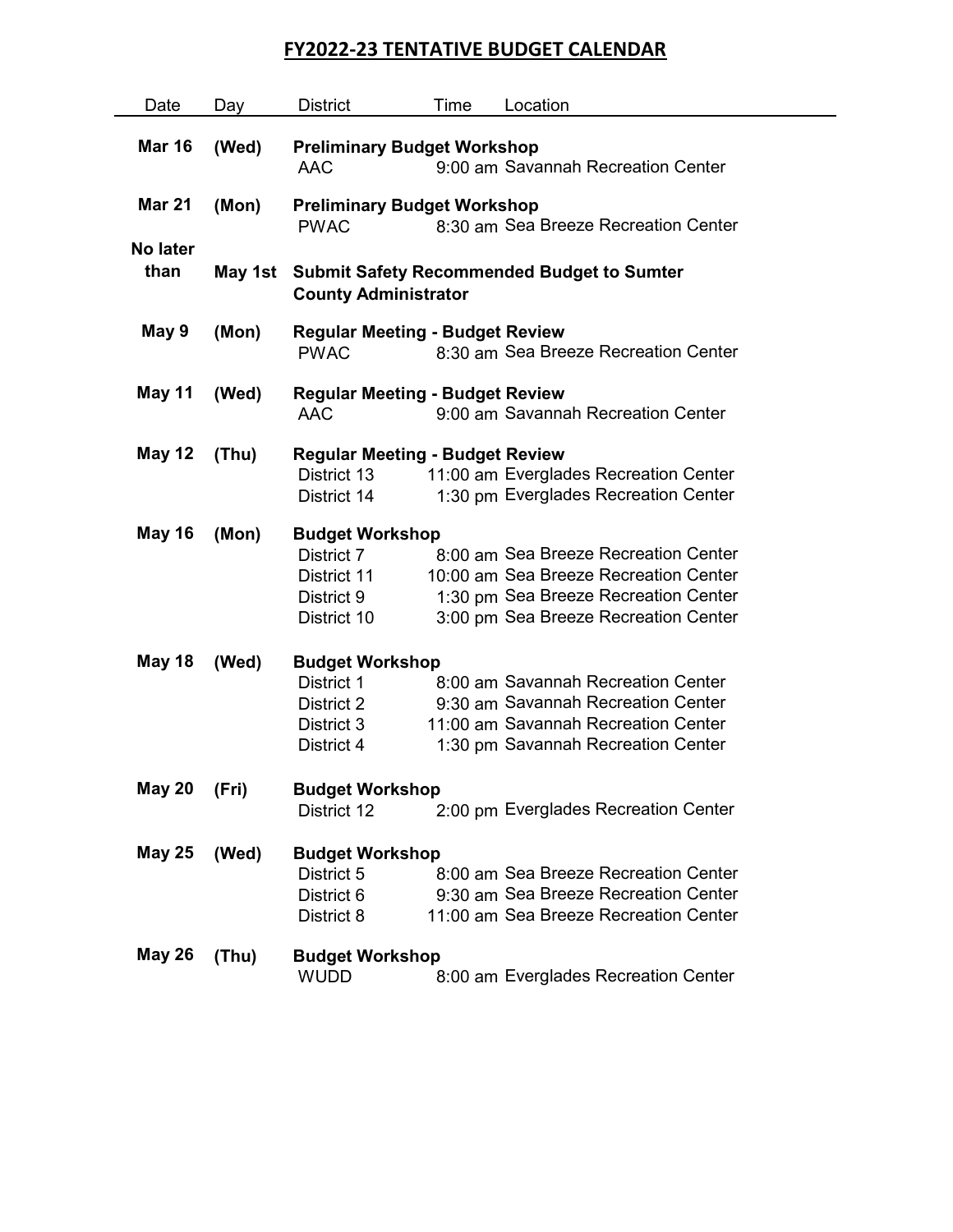## FY2022-23 TENTATIVE BUDGET CALENDAR

| Date             | Day   | <b>District</b>                                                                                                                                                      | Time | Location                                                                                                                                                                                                                                                   |  |
|------------------|-------|----------------------------------------------------------------------------------------------------------------------------------------------------------------------|------|------------------------------------------------------------------------------------------------------------------------------------------------------------------------------------------------------------------------------------------------------------|--|
| <b>May 27</b>    | (Fri) | <b>Budget Workshop</b><br><b>NSCUDD</b>                                                                                                                              |      | 3:00 pm Sea Breeze Recreation Center                                                                                                                                                                                                                       |  |
| Jun 6            | (Mon) | <b>PWAC</b>                                                                                                                                                          |      | <b>Regular Meeting - Recommend Approval of Proposed Budget</b><br>8:30 am Sea Breeze Recreation Center                                                                                                                                                     |  |
| Jun 6            | (Mon) | <b>SLCDD</b>                                                                                                                                                         |      | <b>Regular Meeting - Approve Proposed Budget</b><br>1:30 pm Sea Breeze Recreation Center                                                                                                                                                                   |  |
| Jun 8            | (Wed) | AAC                                                                                                                                                                  |      | <b>Regular Meeting - Recommend Approval of Proposed Budget</b><br>9:00 am Savannah Recreation Center                                                                                                                                                       |  |
| Jun 8            | (Wed) | <b>VCCDD</b>                                                                                                                                                         |      | <b>Regular Meeting - Approve Proposed Budget</b><br>3:30 pm Savannah Recreation Center                                                                                                                                                                     |  |
| Jun 9            | (Thu) | District 12<br>District 13<br>District 14                                                                                                                            |      | <b>Regular Meeting - Approve Proposed Budget</b><br>9:30 am Everglades Recreation Center<br>11:00 am Everglades Recreation Center<br>1:30 pm Everglades Recreation Center                                                                                  |  |
| <b>Jun 10</b>    | (Fri) | District 1<br>District 2<br>District 3<br>District 4                                                                                                                 |      | <b>Regular Meeting - Approve Proposed Budget</b><br>8:00 am Savannah Recreation Center<br>9:30 am Savannah Recreation Center<br>11:00 am Savannah Recreation Center<br>1:30 pm Savannah Recreation Center                                                  |  |
| <b>Jun 13</b>    | (Mon) | District 7<br>District 11<br><b>BCDD</b><br>District 9<br>District 10                                                                                                |      | <b>Regular Meeting - Approve Proposed Budget</b><br>8:00 am Sea Breeze Recreation Center<br>10:00 am Sea Breeze Recreation Center<br>11:30 am Sea Breeze Recreation Center<br>1:30 pm Sea Breeze Recreation Center<br>3:00 pm Sea Breeze Recreation Center |  |
| <b>Jun 14</b>    | (Tue) | District 5<br>District 6<br>District 8                                                                                                                               |      | <b>Regular Meeting - Approve Proposed Budget</b><br>8:00 am Sea Breeze Recreation Center<br>9:30 am Sea Breeze Recreation Center<br>11:00 am Sea Breeze Recreation Center                                                                                  |  |
| Jul 7            | (Thu) | <b>WUDD</b>                                                                                                                                                          |      | <b>Regular Meeting - Approve Proposed Budget</b><br>8:00 am Everglades Recreation Center                                                                                                                                                                   |  |
| <b>Jul 11</b>    | (Mon) | <b>NSCUDD</b>                                                                                                                                                        |      | <b>Regular Meeting - Approve Proposed Budget</b><br>3:00 pm Sea Breeze Recreation Center                                                                                                                                                                   |  |
| No later<br>than |       | <b>July 15th Submit Approved Proposed Budget</b><br>NSCUDD - Sumter County Administrator (SC Ordinance 2010-10)<br>WUDD - Wildwood City Manager (Ordinance O2021-16) |      |                                                                                                                                                                                                                                                            |  |